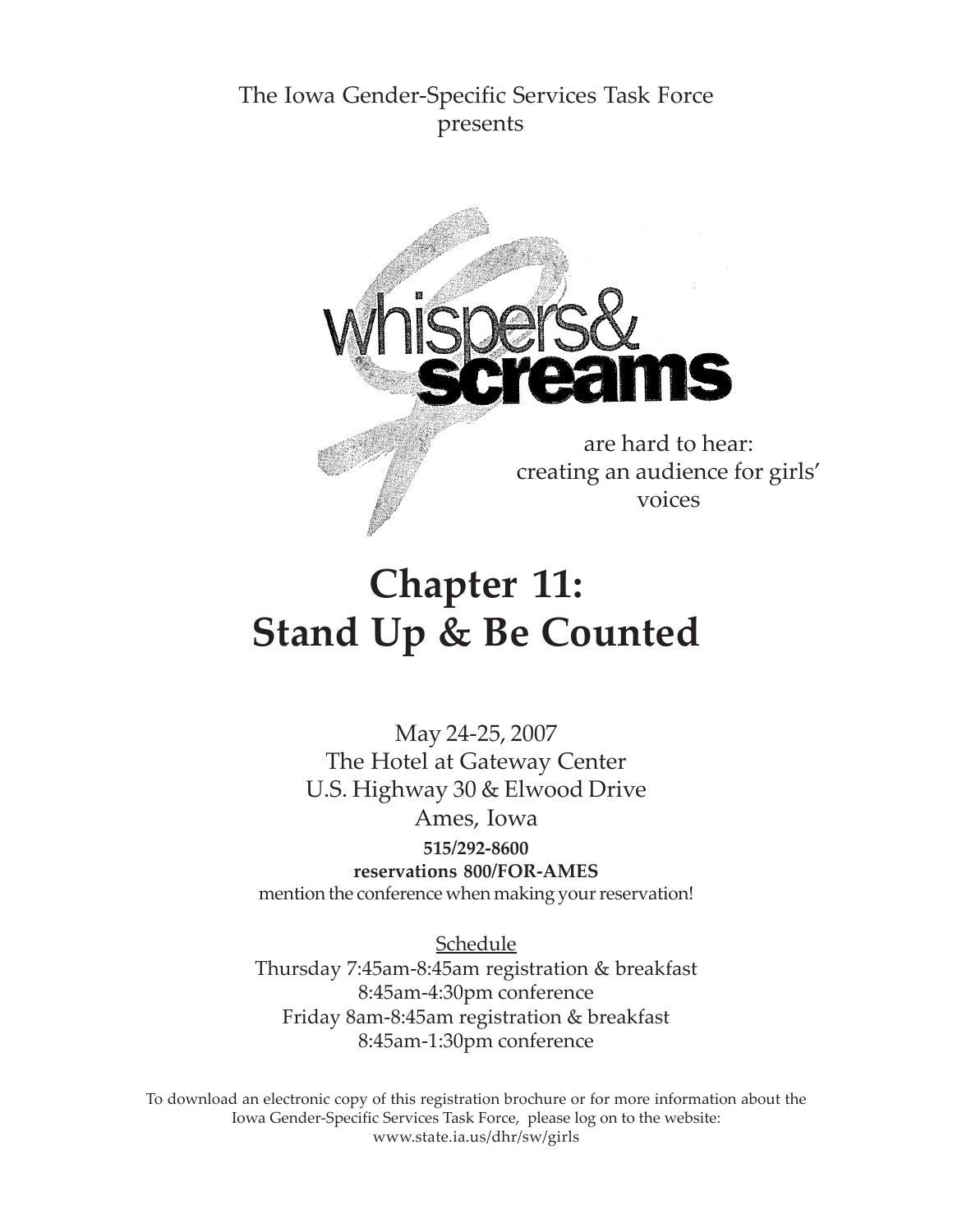**We hope you can join us for this, our 11th year, celebration!**

**Enjoy national and local speakers, exhibitors, entertainment, food, prizes, a silent auction and maybe a surprise guest or two.**

> **Learn some things and get your battery recharged. STAND UP AND BE COUNTED!**





# **WORKSHOPS**

*There will be a variety of workshops offered including but not limited to:*

Female Responsive Substance Abuse Treatment Engaging Fathers Gender Specific Programming Basics Fund Raising & Grant Writing "No Talk" Therapy Moms Off Meth (panel) Relational Aggression Understanding Youth Culture Sexuality Teen Dating Violence New & Unique Tools to Use with Young Women Healthy Risk Taking Behavior Dealing with Trauma in Relationships

Social Work CEUs will be offered for a small additional fee.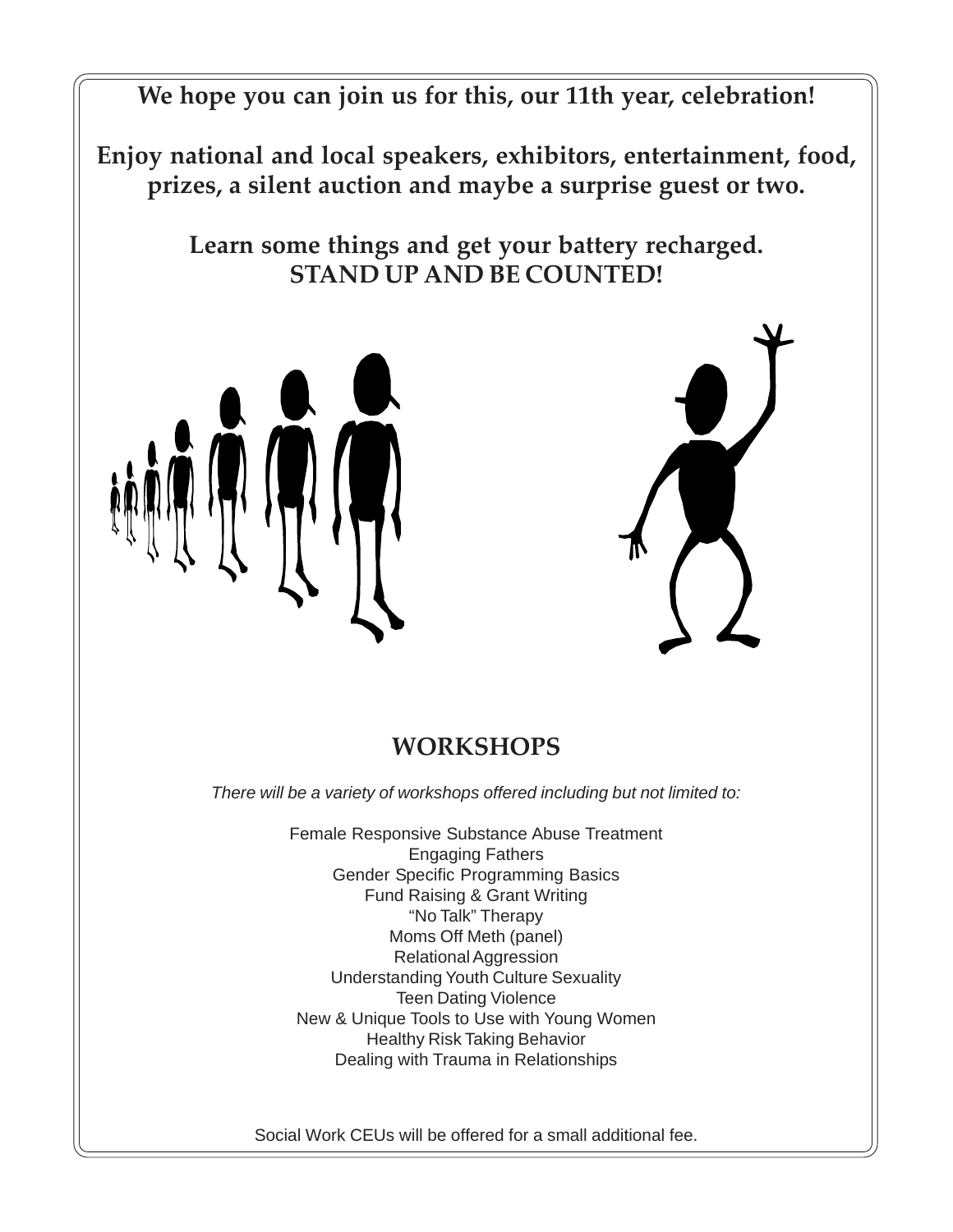# *KEYNOTE SPEAKERS*

### **Dr. Charlotte Kasl**

### *Yes, You Can: A 16-Step Empowerment Approach for Overcoming Addiction and Trauma*

Overcoming addiction and trauma are deeply intertwined. Addictions often begin as an attempt to soothe oneself, ease one's fears, or anesthetize the pain of abuse and trauma and feeling alienated. The 16-steps are based on love, not fear. They provide a flexible, developmental model that encourages focusing on one's strengths, developing authentic relationships, accepting one's humanness, self care, healing the physical body, and learning to hear and trust one's internal wisdom. This model is expansive and designed to integrate the whole person by encouraging creativity, taking action, having fun, questioning, and honoring individual and cultural differences. It has been used successfully in numerous programs, especially for the least advantaged people in our society.

**~~~~~~~~~~~~~~~~~~~~~**

Charlotte Sophia Kasl, Ph.D. is a psychotherapist and author of eight books, including Women, Sex, and Addiction, Many Roads, One Journey: Moving Beyond the Twelve Steps, Finding Joy, and the highly popular If the Buddha Dated/Married/God Stuck series. She has worked with the effects of trauma on relationships and addictions for over thirty years. She received a life-time achievement award for her work with sexuality and addiction from the Society for the Advancement of Sexual Health and the Edward A. Swinyard award for her pioneering 16-step empowerment model that focuses on women and people of color. She brings an empowerment approach to all her work that is grounded in understanding the physical, emotional and neurological effects of trauma and addiction, and the need for healthy supportive relationships as an antidote to addiction, anxiety, and depression. She has presented workshops on sexuality, trauma, addiction, relationships and finding joy throughout her career.

## **Joe Kelly, President, Dads & Daughters**

### *Being Counted Means Being Heard: Effective Advocacy for and with Girls*

Kelly will explore the underpinnings of Dads & Daughters' successes in advocating on girls' issues with corporate leaders and federal policymakers. Those efforts have influenced public policy and corporate behavior. This includes a major research and advocacy program called See Jane, aimed at overcoming gender imbalance and stereotyping in movies and TV for children 11 and under.

Kelly will also explain the "Listen to Girls" power-sharing structure of the award-winning, girl-edited magazine New Moon, which he co-founded. He'll provide solid strategies for adults to work with girls, so that girls voices can be heard widely in the world.

#### **~~~~~~~~~~~~~~~~~~~~~**

Journalist, activist and father Joe Kelly co-founded Dads & Daughters® (DADs), the only national nonprofit for fathers and daughters, whose mission is making the world safe and fair for our daughters. In 1993, Kelly and his wife Nancy Gruver founded the groundbreaking *New Moon: The Magazine for Girls and Their Dreams*, which is edited by girls 8 to 14 years old.

Kelly's leadership on family and cultural issues puts him in wide contact with parents, children, teachers, and other professionals who work with kids. He speaks and teaches frequently on fathering, media and marketing's impact on children, and successful strategies for raising girls.

He has a BS in philosophy and journalism from the University of Wisconsin-Superior. For more information, go to www.joekelly.info

**Friday, May 25** Friday, May 25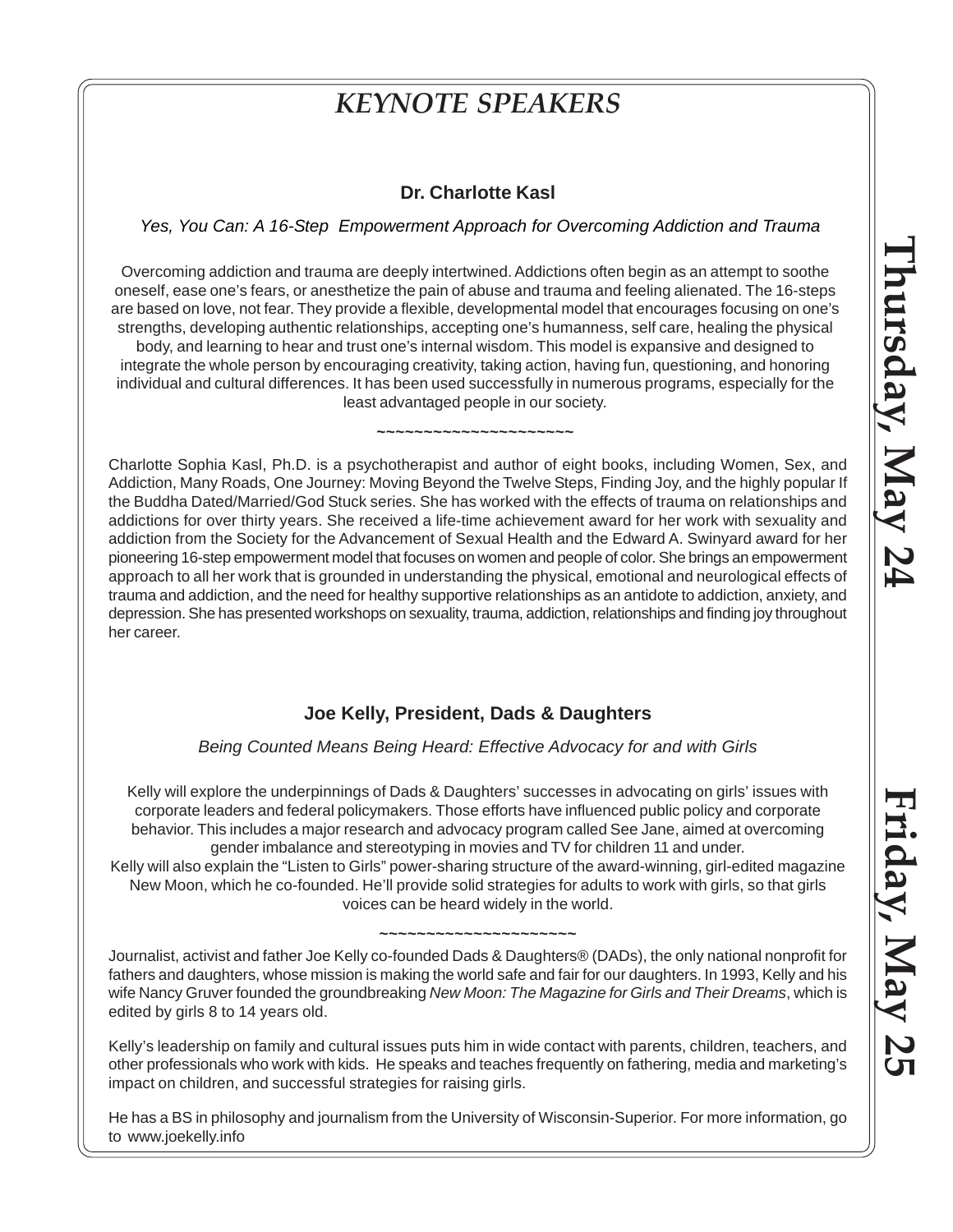# *Whispers & Screams* **Chapter 11: Stand Up & Be Counted**

Thursday, May 24 and Friday, May 25, 2007

### **CONFERENCE REGISTRATION**

|        | City, State, Zip $\frac{1}{2}$ |
|--------|--------------------------------|
|        |                                |
| E-mail |                                |

### **ONE REGISTRATION PER PAGE - PHOTOCOPY AS NEEDED. NO TELEPHONE REGISTRATIONS WILL BE ACCEPTED.**

| Circle preference*                                                    | Registration | Early Bird Postmarked after<br>May 5, 2007 |
|-----------------------------------------------------------------------|--------------|--------------------------------------------|
| Full Conference (two days, includes continental breakfasts & lunches) | \$125        | \$150                                      |
| Thursday only (includes continental breakfast & lunch)                | \$ 70        | \$85                                       |
| Friday only (includes continental breakfast & lunch)                  | \$ 70        | \$85                                       |
| Awards Luncheon only, May 24                                          | \$20         | \$30                                       |

\* All planned meals are appropriate for vegetarians and non-vegetarians.

### **PAYMENT IN FULL SHOULD BE ENCLOSED WITH THE REGISTRATION FORM**

**Total Enclosed \$** (Checks should be made payable to Friends of the ICSW (ID 42-1298090))

**SPECIAL REQUESTS –** Must be postmarked by **April 14, 2007**, to be arranged.

\_\_\_\_ program in Braille

\_\_\_\_ American Sign Language interpretation

\_\_\_\_ other special accommodations

If you have received prior approval from Kathy Nesteby to register under a purchase order or indirect billing, include a copy of the purchase order or the following information:

| Purchase Order #               | Date Approved | Attention: |  |
|--------------------------------|---------------|------------|--|
| Billing Address, City and Zip: |               |            |  |

Mail to: Friends of the Iowa Commission on the Status of Women Attn: Kathy Nesteby Lucas State Office Building, 2nd Floor Des Moines, IA 50319 Call 515/281-6915 or 800/558-4427 with questions.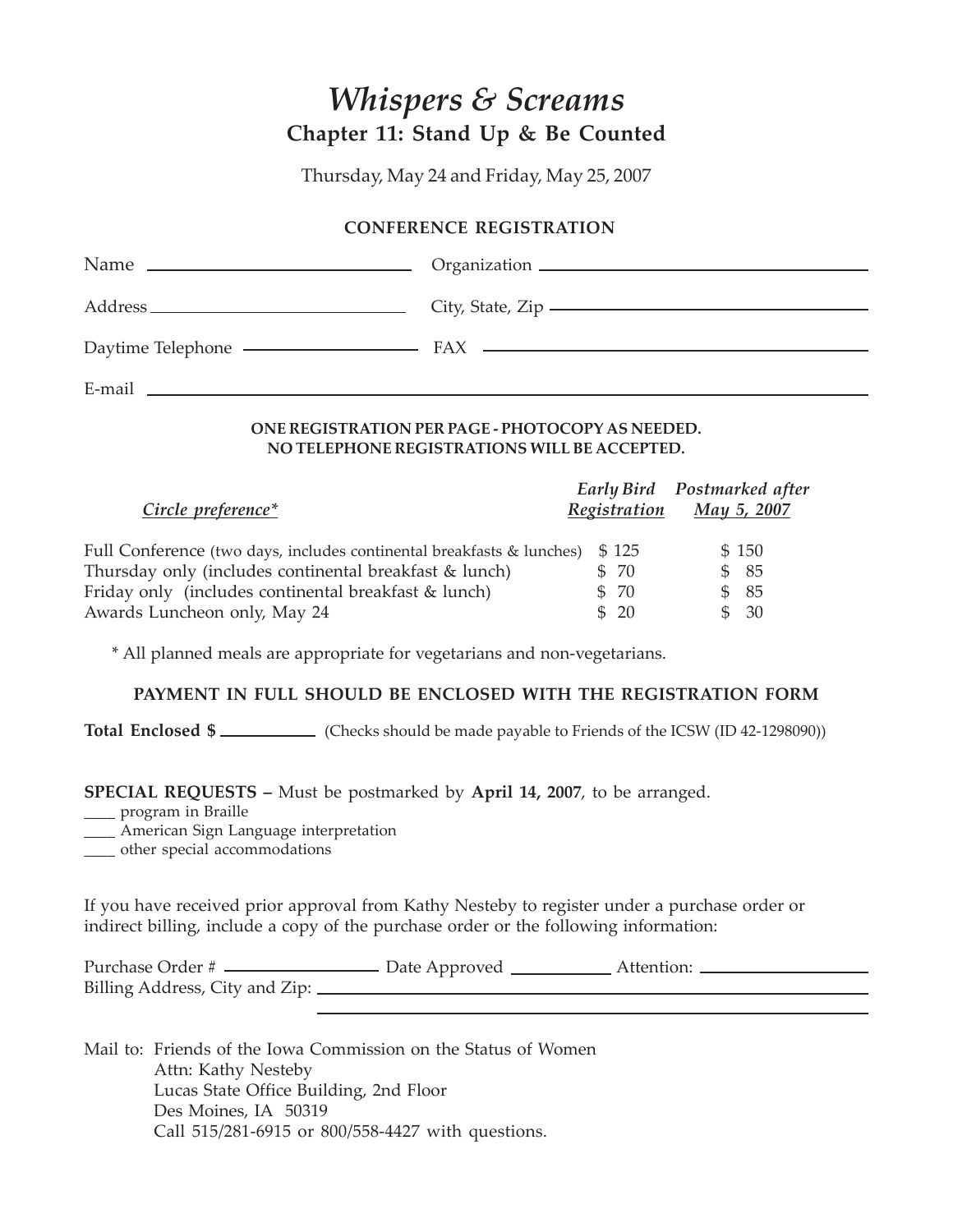

**The Iowa Gender Specific Services Task Force is proud to announce a performance by True Colors as part of this year's conference.**

True Colors is comprised of young women from the Iowa Juvenile Home and State Training School for Girls. The choir performs a wide variety of music including Broadway and popular music, and rehearses twice a week under the direction of Mrs. Meganne Masko.

# **COURAGEOUS ADVOCACY AWARDS LUNCH**

Thursday, May 24

Awards for

 **Service Provider; Administrator; Policy Shaper;** and **Young Woman**

who create meaningful, comprehensive, and lasting change for girls

Nomination forms can be found in this brochure, on line at www.state.ia.us/dhr/sw/girls, or by contacting Kathy Nesteby 515/281-6915 or 800/558-4427. Nominations must be received by April 30, 2007 to be considered.

# **SILENT AUCTION**

# The **Iowa Correctional Institution for Women at Mitchellville**

will be creating art to be displayed at the conference for the fifth year. Proceeds from the silent auction of this art will be used to purchase supplies for those who created the art and for future participants in the art program.

The silent auction will include other items as well.

A portion of the proceeds will go to the young woman who wins the Courageous Advocacy Award with the rest going to a young women's group to be determined by the Task Force.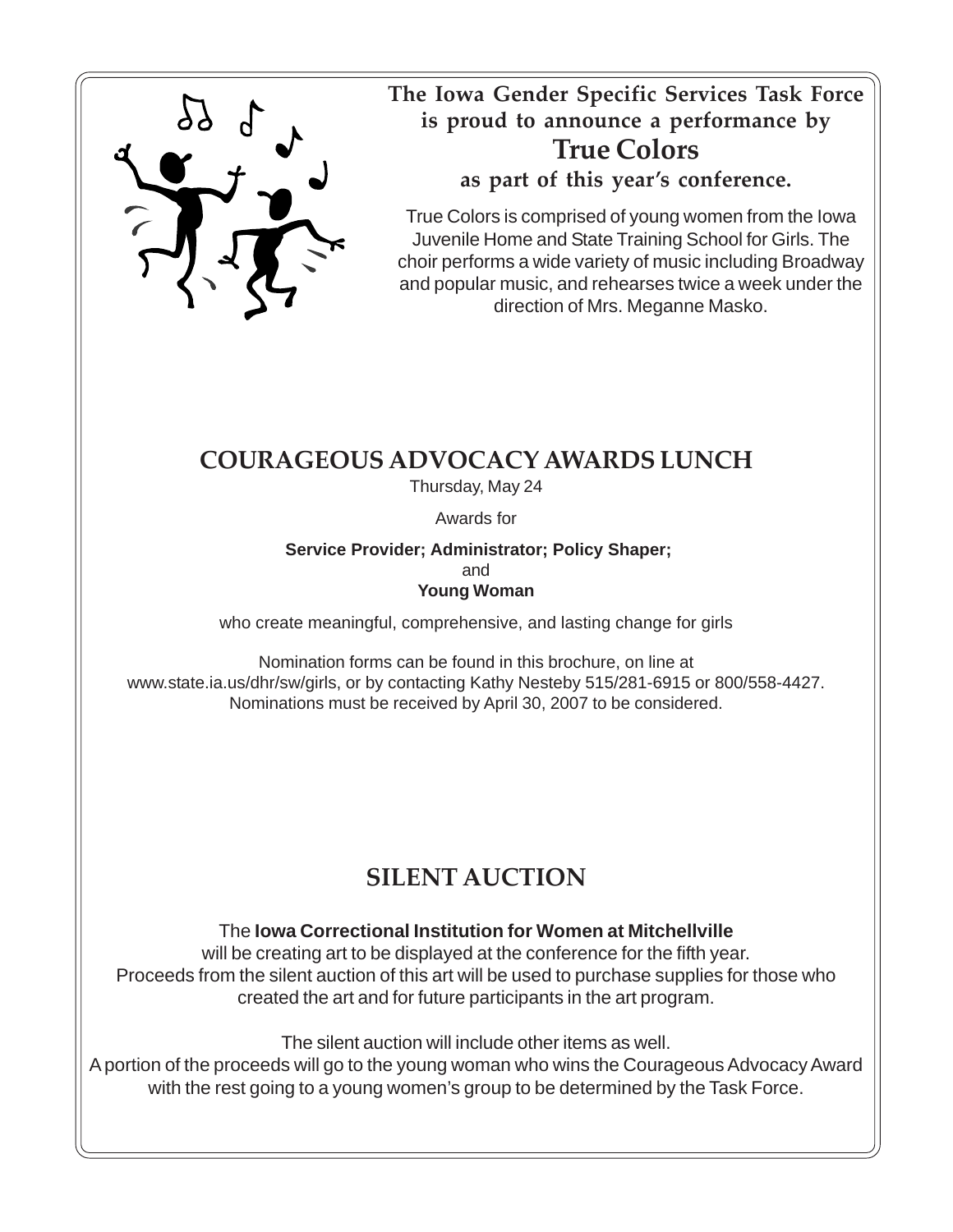# *Whispers and Screams* **Chapter 11: Stand Up & Be Counted**

Thursday, May 24 and Friday, May 25, 2007

### **EXHIBIT REGISTRATION**

| City, State, Zip                                                                                                                                                                                                                                                                                     |                                            |                                              |                                            |
|------------------------------------------------------------------------------------------------------------------------------------------------------------------------------------------------------------------------------------------------------------------------------------------------------|--------------------------------------------|----------------------------------------------|--------------------------------------------|
|                                                                                                                                                                                                                                                                                                      |                                            |                                              |                                            |
|                                                                                                                                                                                                                                                                                                      |                                            |                                              |                                            |
| Please check here if a site near an electrical outlet is desired. (Must provide own extension cord.)                                                                                                                                                                                                 |                                            |                                              |                                            |
| <b>Full Participation and Exhibit:</b><br>Includes one 6' by 3' table with skirting and one chair<br>Includes full participation in the conference for the day(s) scheduled for one attendant                                                                                                        |                                            |                                              |                                            |
| Circle Preference*<br>Full two-day Conference (includes continental breakfast & lunch both days) \$200<br>Thursday only (includes continental breakfast & lunch)<br>Friday only (includes continental breakfast & lunch)<br>* All planned meals are appropriate for vegetarians and non-vegetarians. |                                            | <b>For Profit</b><br>\$125<br>\$125          | <b>Non-Profit</b><br>\$140<br>\$80<br>\$80 |
| Exhibit only:<br>Includes one 6' by 3' table with skirting and one chair                                                                                                                                                                                                                             |                                            |                                              |                                            |
| Circle Preference<br>Full two-day conference<br>Thursday only<br>Friday only                                                                                                                                                                                                                         | <b>For Profit</b><br>\$125<br>\$75<br>\$75 | Non-Profit Begin End<br>\$50<br>\$30<br>\$30 | 7:45am 3:15pm<br>7:45am 1:15pm             |
| PAYMENT IN FULL SHOULD BE ENCLOSED WITH THE REGISTRATION FORM<br>Deadline for Exhibit Registration: May 15, 2007 postmark                                                                                                                                                                            |                                            |                                              |                                            |
| Total Enclosed \$ _________ (Checks should be made payable to Friends of the ICSW (ID 42-1298090))<br>Friends of the Iowa Commission on the Status of Women<br>Mail to:<br>Attn: Kathy Nesteby<br>Lucas State Office Building, 2nd Floor<br>Des Moines IA 50319                                      |                                            |                                              |                                            |

# *Do you have a piece of literature to share but can't afford an exhibit? Inquire about FREE inclusion of materials on the information exchange table.*

*The conference planners and The Hotel at Gateway Center are not responsible for items associated with exhibits in the non-secured exhibit area and reserve the right to refuse any exhibitor.*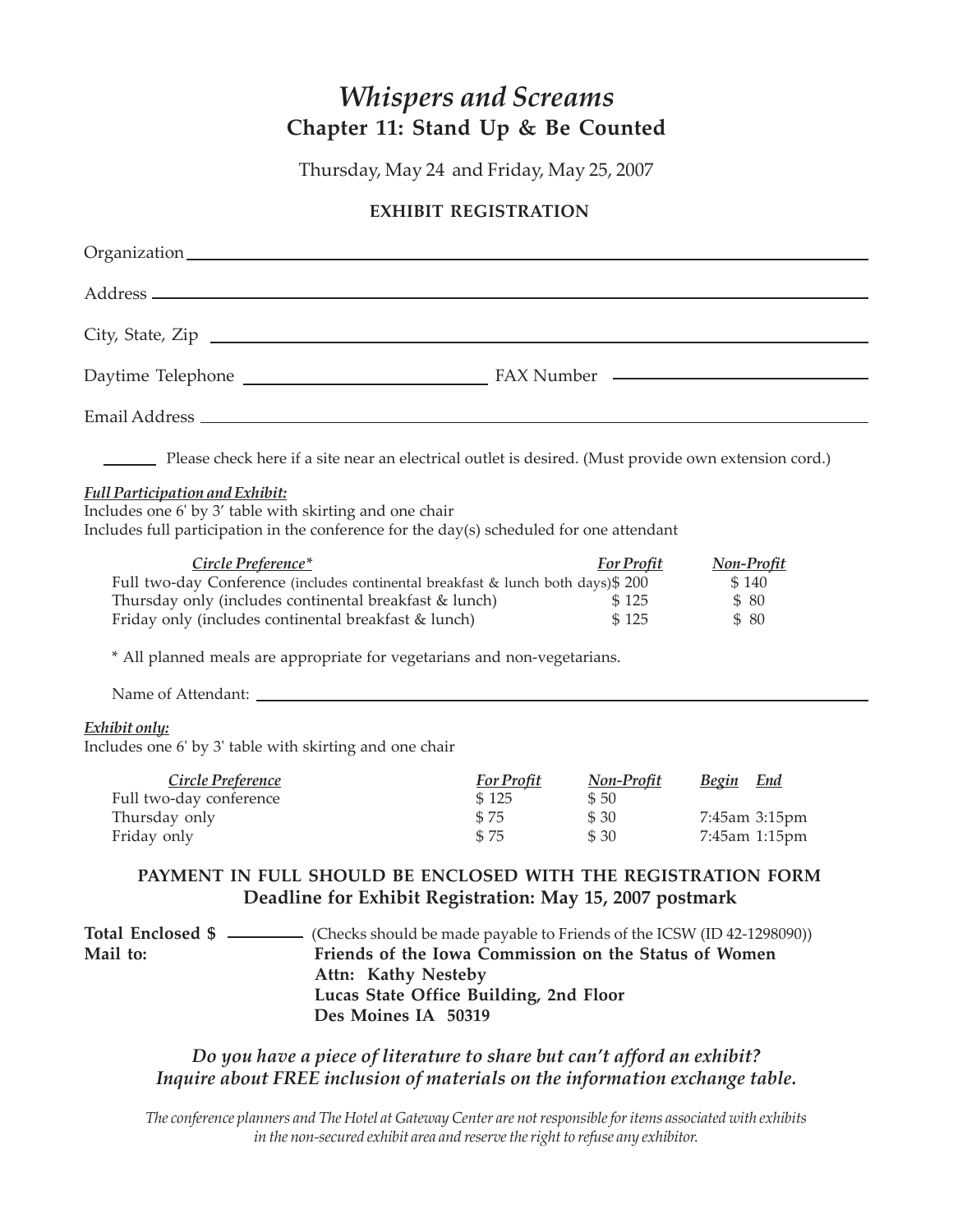## **COURAGEOUS ADVOCACY AWARD NOMINATION FORM**

As a group seeking to assure that adolescent females in the juvenile justice system receive equitable services, the Iowa Gender-Specific Services Task Force recognizes that it takes committed professionals at all levels of service provision and policy making to create meaningful, comprehensive, and lasting change in how girls are served. To honor these efforts the Task Force annually recognizes a **Service Provider**, an **Administrator** and a **Policy Shaper** who demonstrate the characteristics of Courageous Advocacy.\*

The Task Force also recognizes a **Courageous Girl or Young Woman**, age 10 to 18, who has demonstrated determination in overcoming adversity in her life and/or in challenging sexist treatment of girls in her community.

Leaders who exemplify Courageous Advocacy engage in the following behaviors:

#### **1. Challenging the process.**

These leaders recognize that the traditional model of juvenile justice does not adequately meet the needs of most adolescent females. They realize that girls' unique needs have historically been overlooked and are still too often dismissed. Rather than silently acquiescing to a process that fails to serve girls well, they challenge the attitudes and policies that work against the holistic empowerment of girls.

#### **2. Inspiring a shared vision.**

For some professionals, recognition of the value of meaningful and effective services for girls is preceded by a personal reexamination of one's values about girls and women and their life experiences. Leaders recognize this and create safe opportunities for personal reflection among their peers. Through this process and across differences of culture, gender, and race/ethnicity, they encourage a common vision for appropriate and gender-responsive services for girls.

#### **3. Enabling others to act.**

Leaders who exemplify Courageous Advocacy share the resources and contacts necessary for others to engage in action that facilitates change towards equitable services for girls. Through collaboration and coalition building, they enable others to develop the reciprocal relationships necessary for system change.

#### **4. Modeling the way.**

These leaders know that necessary system changes cannot happen by continuing to do "business as usual." By modeling new ways of individual and group interaction, they demonstrate the value of shared power and shared investment in mutual relationships. These leaders are reflective and able to self-redirect when old habits of traditional hierarchical relationships challenge their progress. They know that system change happens when myriad small changes combine, and they value the small changes that may otherwise go unrecognized by the larger power structure.

#### **5. Encouraging the heart.**

Knowing that system change can be a slow process with setbacks and discouragement, leaders utilize opportunities to uplift others in their work. They speak and act with empathy about girls' lives and encourage compassion rather than fear in the attitudes and policies of the juvenile justice system. Leaders who exemplify Courageous Advocacy encourage others to find the often deeply personal motivations for their professional involvement in girls' lives, reconnecting them to the humanity of improving girls' lives.

\*Courageous Advocacy is a leadership model adapted by girl-advocate Linda Albrecht and described in Guiding Principles of Promising Female Programming (OJJDP, 1998)

|  | Name of Nominee |
|--|-----------------|
|  |                 |

**Name of Phone** 

| Please circle category of nomination: Service Provider Administrator Policy Shaper Girl/Young woman |  |  |
|-----------------------------------------------------------------------------------------------------|--|--|

#### **Your Address, City and Zip**

**Address, City and Zip of Nominee**

Please return five copies of your nomination materials (this form, a narrative, and your adult nominee's resume) before **April 30, 2007** to Kathy Nesteby, 2nd Floor, Lucas State Office Building, Des Moines, IA 50319. Materials received after the deadline will not be considered. Call (515) 281-6915, 800-558-4427 or email kathy.nesteby@iowa.gov with questions.